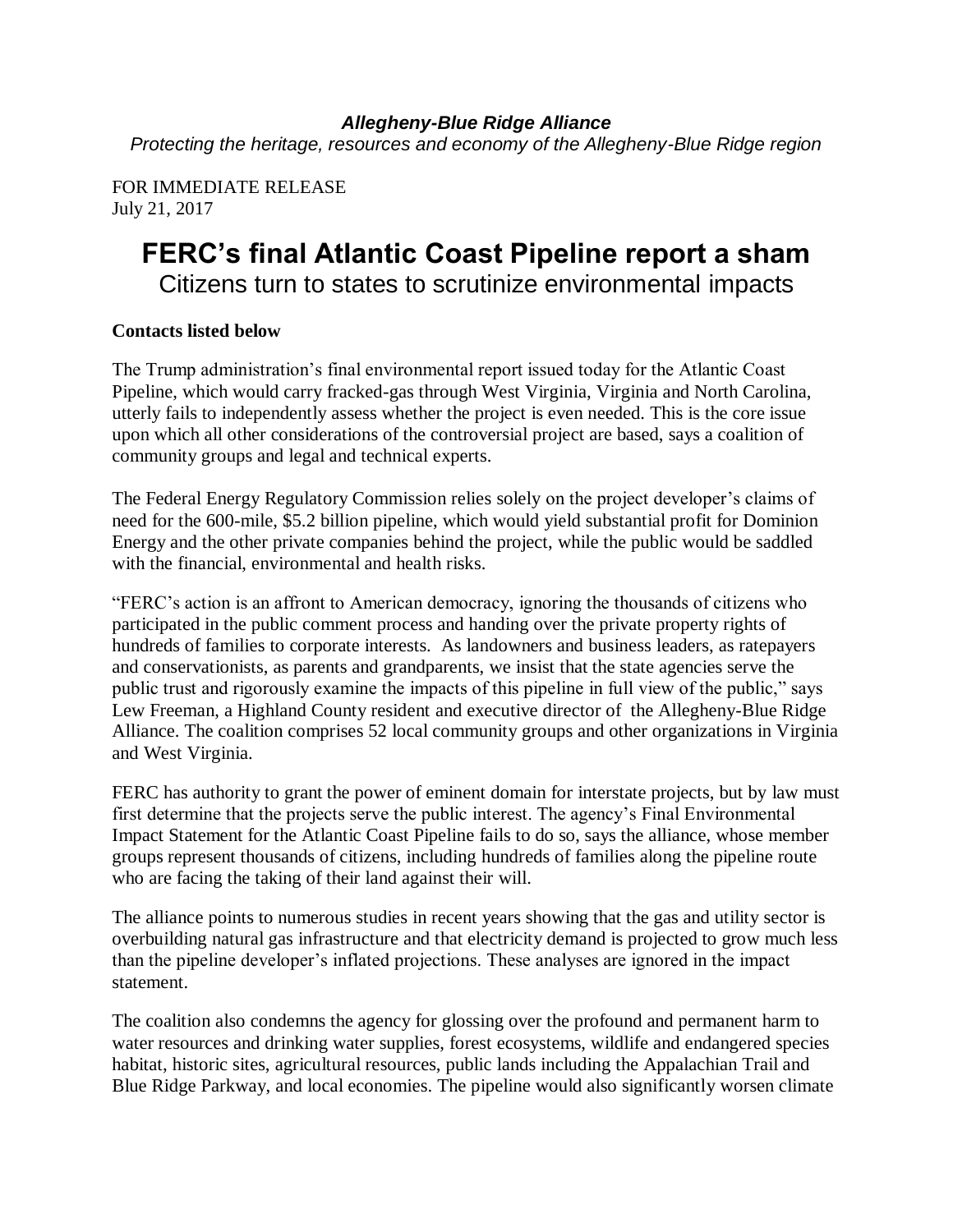change impacts in the region due to the greenhouse gas emissions of drilling, producing, transporting and burning natural gas.

"Regardless of FERC's decision, the Atlantic Coast Pipeline is not a done deal. Far from it," says Freeman. "State leaders in Virginia, West Virginia and North Carolina will soon decide whether to grant water quality permits for the project. We call upon each state to give this project the environmental scrutiny it requires, and that they are obligated to do."

A significant red flag for the coalition is FERC's reliance on Dominion's pledges to mitigate harm to water resources rather than requiring the company to provide upfront detailed plans to be shared with the public prior to granting federal certification and the power of eminent domain. The coalition has repeatedly expressed concerns that the standard control measures are insufficient to protect water resources given the scale of the pipeline proposal and the steep and highly erodible mountainsides that must be excavated during construction.

Coalition members are now concerned that state environmental agencies are similarly planning to approve the Atlantic Coast Pipeline before there is a thorough and public vetting of detailed water pollution prevention plans.

In Virginia, in particular, the Department of Environmental Quality has stated it will review those plans (stormwater management and erosion and sediment control plans) separately from its review under the Clean Water Act Section 401. As a result, the State Water Control Board's decision whether to certify that construction of the Atlantic Coast Pipeline will not harm state waters will not be informed by the essential details that the erosion and runoff control plans should provide.

# **Key points from the Final Environmental Impact Statement:**

- **Need:** FERC fails to make an independent assessment of the need for the ACP, instead relying on the developer's claims that the project should be built. In doing so, it short circuits any meaningful consideration of the alternatives that could avoid or minimize the harm caused by this project.
- **Public lands.** The ACP would cross 21 miles of national forest, destroying 430 acres and threatening the survival of seven federally listed species and native brook trout. The project would be a disaster for the mountain and forest headwaters of the Potomac and James rivers.
- **Public process.** The FEIS fails to correct or address the numerous, substantial defects in the draft EIS that government agencies and citizens alike pointed out during the public comment period. In addition, the final document fails to incorporate significant new information that has come to light since the end of the public comment period on April 6, including more than 400 pages submitted in May.
- **Climate:** The FEIS continues to ignore the lifecycle greenhouse gas emissions of the project. It entirely fails to consider emissions from fracking that this massive pipeline would trigger and seriously discounts the emissions from burning the natural gas.
- **Environmental justice:** The FEIS notes that the Buckingham Compressor Station #2 could have serious health and safety impacts on three census tracts within one mile with predominantly low-income, minority populations, yet claims the impacts would be